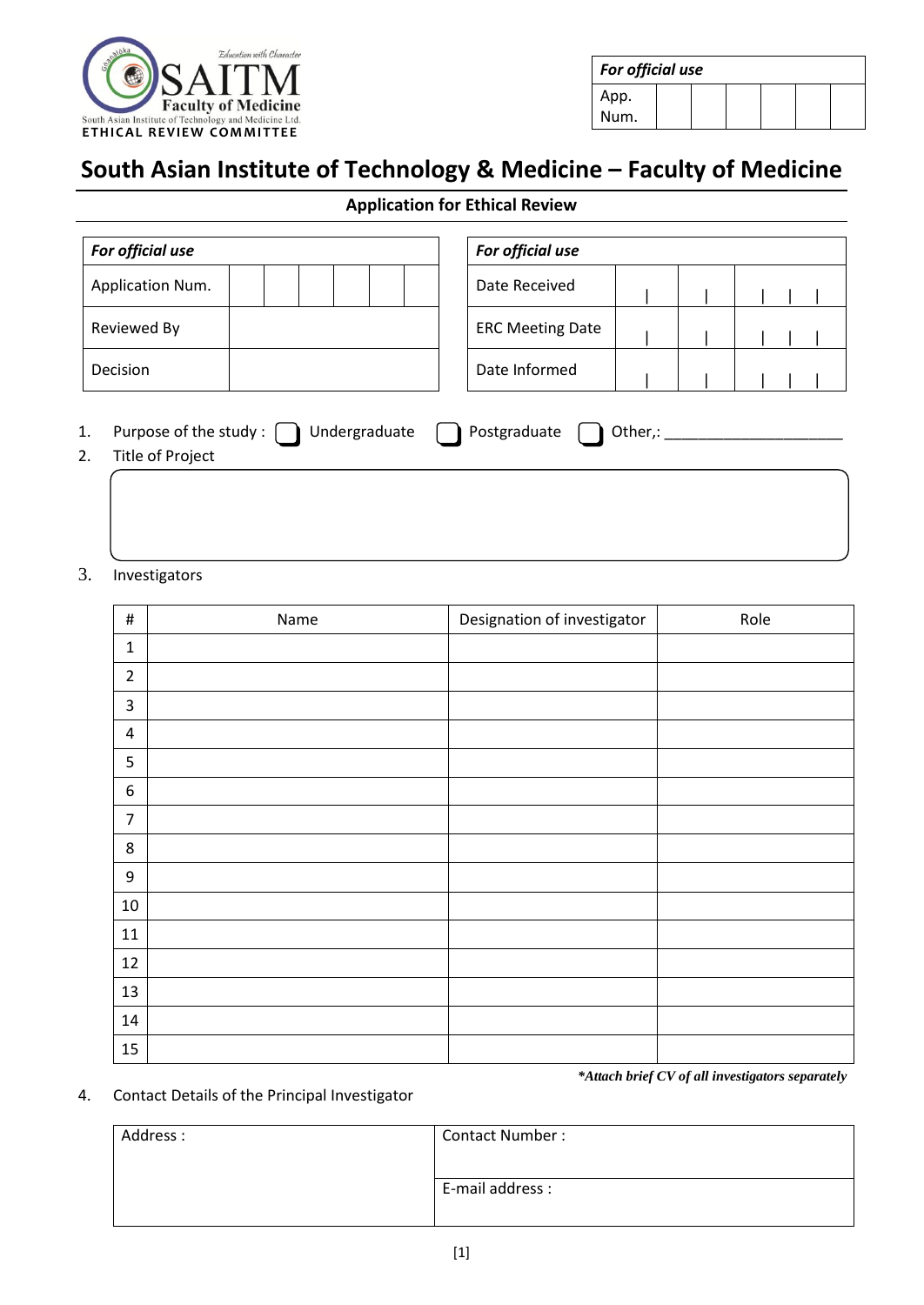#### 5. Institute where the work will be carried out

#### 6. Financial source(s)

| Name | Address | Amount |
|------|---------|--------|
|      |         |        |
|      |         |        |
|      |         |        |
|      |         |        |
|      |         |        |
|      |         |        |
|      |         |        |
|      |         |        |

### 7. Proposed starting and ending dates: \*‡

| <b>Start</b> |  |  |  | End<br>Date |  |  |  |  |
|--------------|--|--|--|-------------|--|--|--|--|
| Date         |  |  |  |             |  |  |  |  |

*\*From initial recruitment of participants until completion of all data collection. ‡Retrospective approval will not be given for projects already started or completed.*

8. Has ethics approval for this study been requested earlier from SAITM ERC or another similar committee?

| Υρς |  | No |  |
|-----|--|----|--|
|-----|--|----|--|

If yes, give details (names of committees and outcome of review)

9. Has this research proposal been subjected to scientific review?

Yes  $\bigcap$  No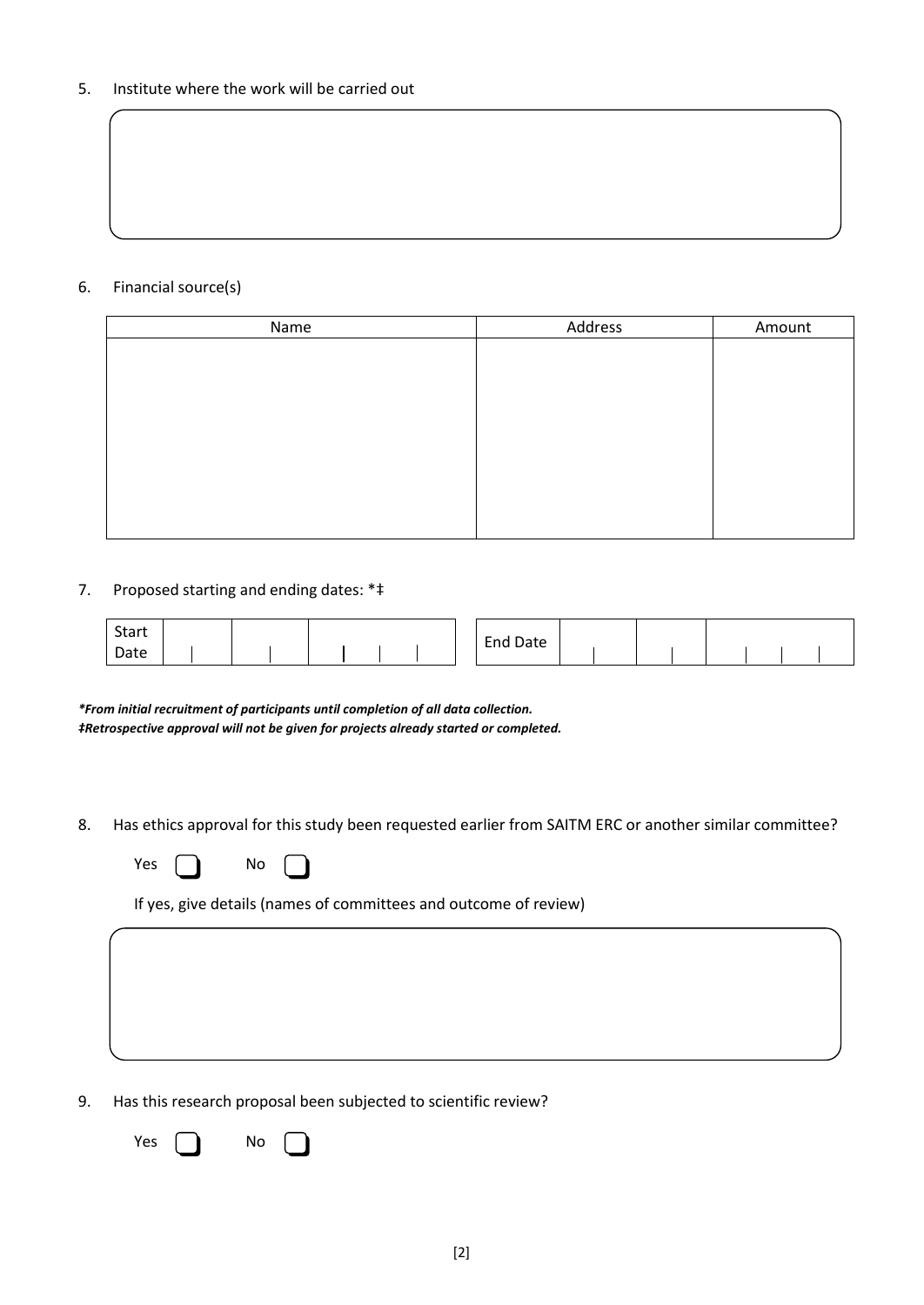### 10. Conflict of Interest

10.1. Do you believe this project has a Conflict of Interest?

| Yes<br>No                                                                                                                                                               |  |
|-------------------------------------------------------------------------------------------------------------------------------------------------------------------------|--|
| If yes, give details                                                                                                                                                    |  |
|                                                                                                                                                                         |  |
| 10.2.<br>Does any member of the research team have any affiliation with the provider(s) of funding/<br>support, or a financial interest in the outcome of the research? |  |
| Yes<br>No                                                                                                                                                               |  |
| If yes, please explain:                                                                                                                                                 |  |
|                                                                                                                                                                         |  |
| 11. If this study is a Clinical Trial                                                                                                                                   |  |
| If yes, *<br>Yes<br>No                                                                                                                                                  |  |
| 12. Detailed project proposal under the headings of; $*$                                                                                                                |  |
| (1) Title of the project                                                                                                                                                |  |
| (2) Background                                                                                                                                                          |  |
| (3) Justification and rationale                                                                                                                                         |  |
| (4) Objectives                                                                                                                                                          |  |
| (5) Methodology (Refer Annex 1)                                                                                                                                         |  |
| (6) Ethical issues                                                                                                                                                      |  |
| (7) Time frame                                                                                                                                                          |  |

13. Summary of the project proposal (Maximum of 650 words)  $*$ 

## *11, 12 & 13: attach as a separate documents*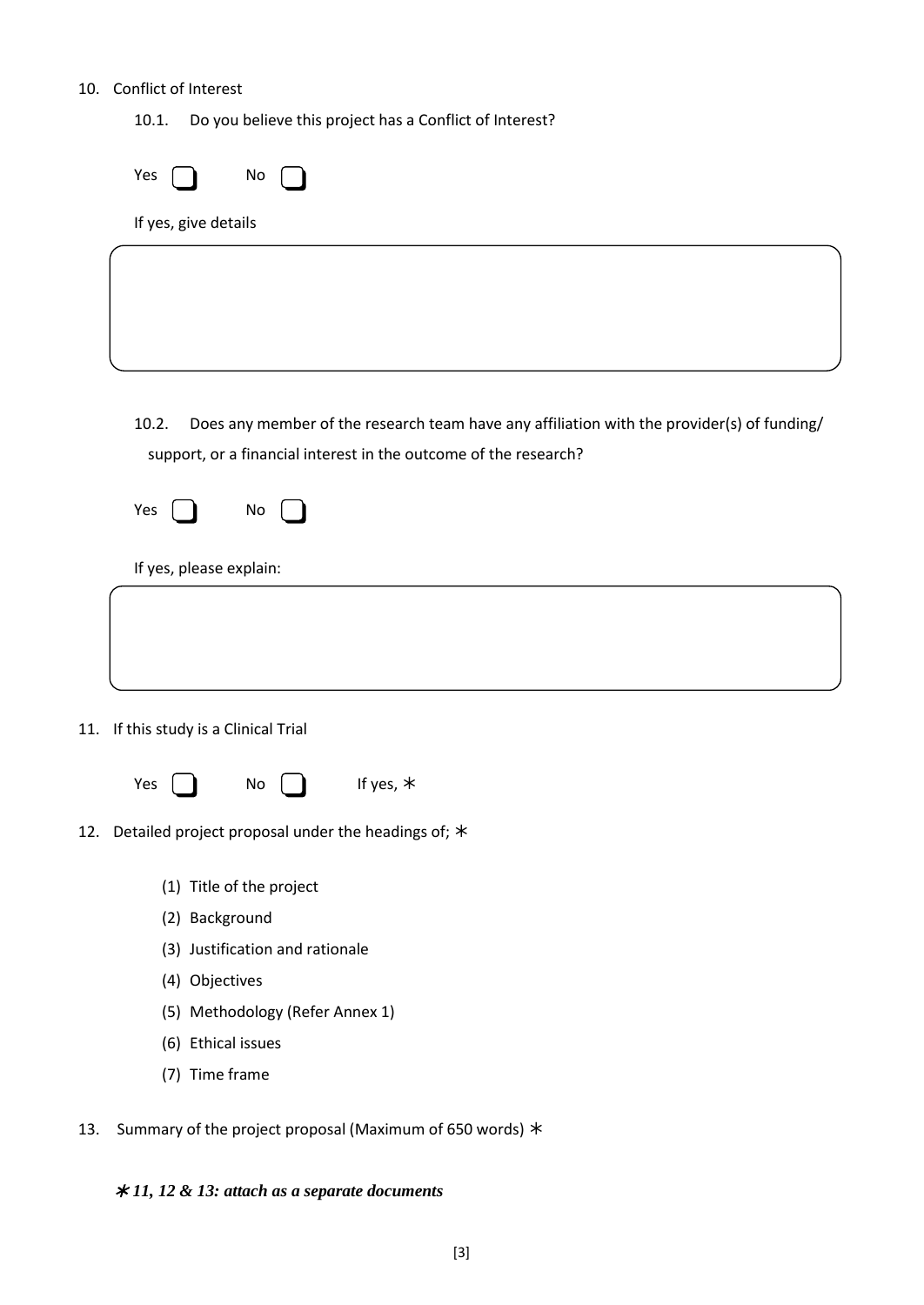## **Protocol Checklist**

### Please indicate the following

Reviewers' comments:

| <b>Collaborative partnership</b>                                                               | Applicable<br>Yes / No | Protocol<br>section number | <b>Reviewer</b><br><b>Checked</b> |
|------------------------------------------------------------------------------------------------|------------------------|----------------------------|-----------------------------------|
| The collaborations you have established withinstitutions where the<br>study is to be conducted |                        |                            |                                   |
| The benefits to institutions, communities, and participants in your<br>research                |                        |                            |                                   |

| B | <b>Social Value</b>                          | Applicable | Protocol       | <b>Reviewer</b> |
|---|----------------------------------------------|------------|----------------|-----------------|
|   |                                              | Yes / No   | section number | <b>Checked</b>  |
|   | The plan for dissemination of study findings |            |                |                 |

Reviewers' comments:

| <b>Scientific Validity</b>                                                                                        | <b>Applicable</b><br>Yes / No | Protocol<br>section number | <b>Reviewer</b><br><b>Checked</b> |
|-------------------------------------------------------------------------------------------------------------------|-------------------------------|----------------------------|-----------------------------------|
| The scientific importance of your study in relation to improving<br>health care and / or knowledge of the subject |                               |                            |                                   |
| The justification for a replication study if your study is a replication<br>study                                 |                               |                            |                                   |
| How the sample size was calculated                                                                                |                               |                            |                                   |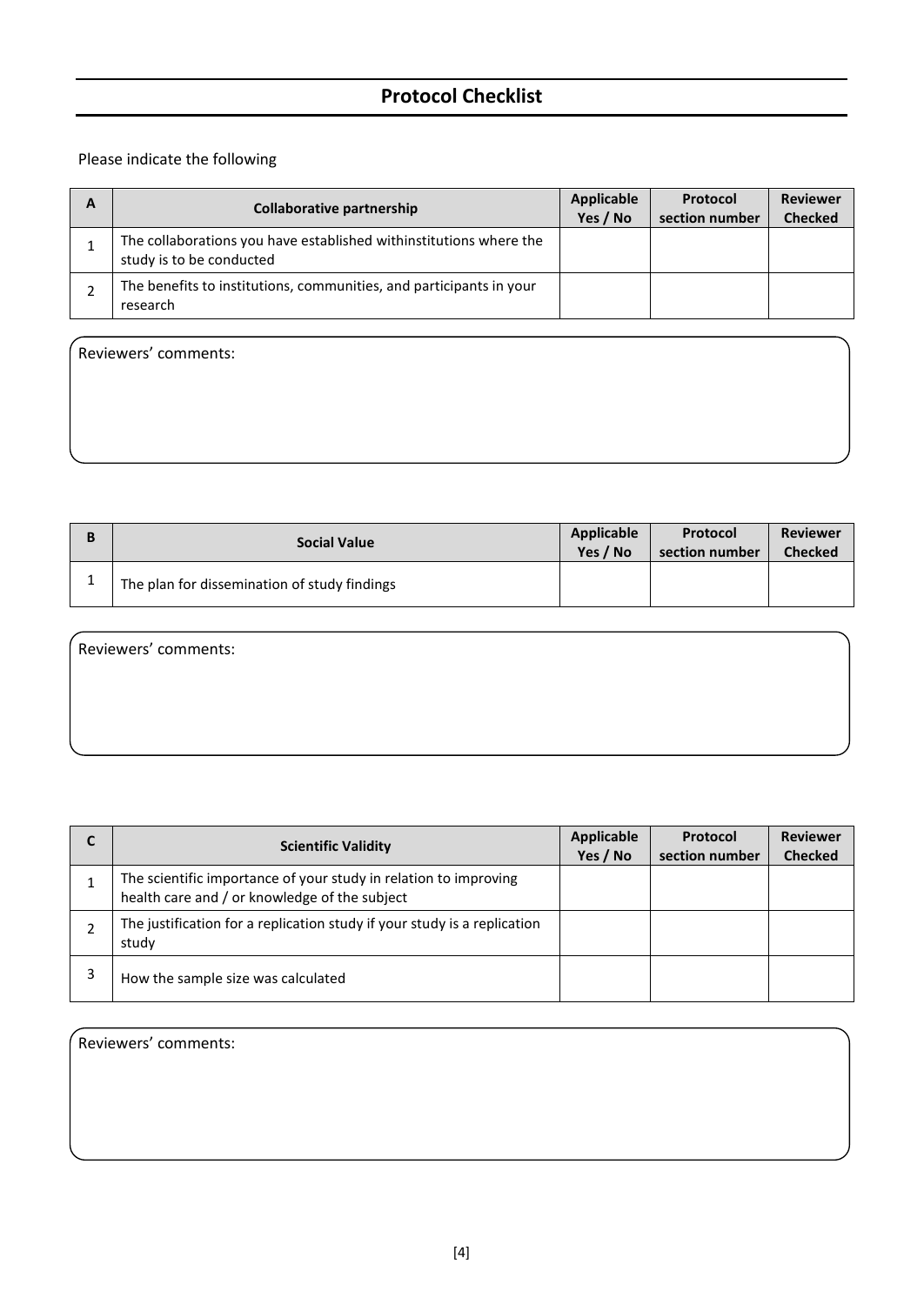| D | <b>Assessment of Risks / Benefits</b>                                               | Applicable<br>Yes / No | Protocol<br>section number | <b>Reviewer</b><br><b>Checked</b> |
|---|-------------------------------------------------------------------------------------|------------------------|----------------------------|-----------------------------------|
|   | The risks to research subjects and steps taken to minimize risks                    |                        |                            |                                   |
| 2 | Benefits to research subjects                                                       |                        |                            |                                   |
| 3 | Justification of the potential benefits against the Risks                           |                        |                            |                                   |
|   | Support provided to the research participants<br>(medical, psychological and other) |                        |                            |                                   |

Reviewers' comments:

|   | Consent                                                                               | <b>Applicable</b><br>Yes / No | <b>Protocol</b><br>section number | <b>Reviewer</b><br><b>Checked</b> |
|---|---------------------------------------------------------------------------------------|-------------------------------|-----------------------------------|-----------------------------------|
|   | The procedure for initial contact of participants.                                    |                               |                                   |                                   |
| 2 | The procedure for obtaining informed consent.                                         |                               |                                   |                                   |
| 3 | The information (written / oral) provided to participants.                            |                               |                                   |                                   |
| 4 | The procedure for ensuring that subjects have<br>understood the information provided. |                               |                                   |                                   |
|   | The procedure for obtaining proxy consent.                                            |                               |                                   |                                   |

Reviewers' comments:

|   | Confidentiality                                              | <b>Applicable</b><br>Yes / No | <b>Protocol</b><br>section number | <b>Reviewer</b><br><b>Checked</b> |
|---|--------------------------------------------------------------|-------------------------------|-----------------------------------|-----------------------------------|
|   | How the data and samples will be obtained                    |                               |                                   |                                   |
|   | Justification for collection of personal identification data |                               |                                   |                                   |
|   | How the confidentiality of participants will be ensured      |                               |                                   |                                   |
| 4 | The procedure for data and sample storage                    |                               |                                   |                                   |
|   | The procedure for data and sample disposal                   |                               |                                   |                                   |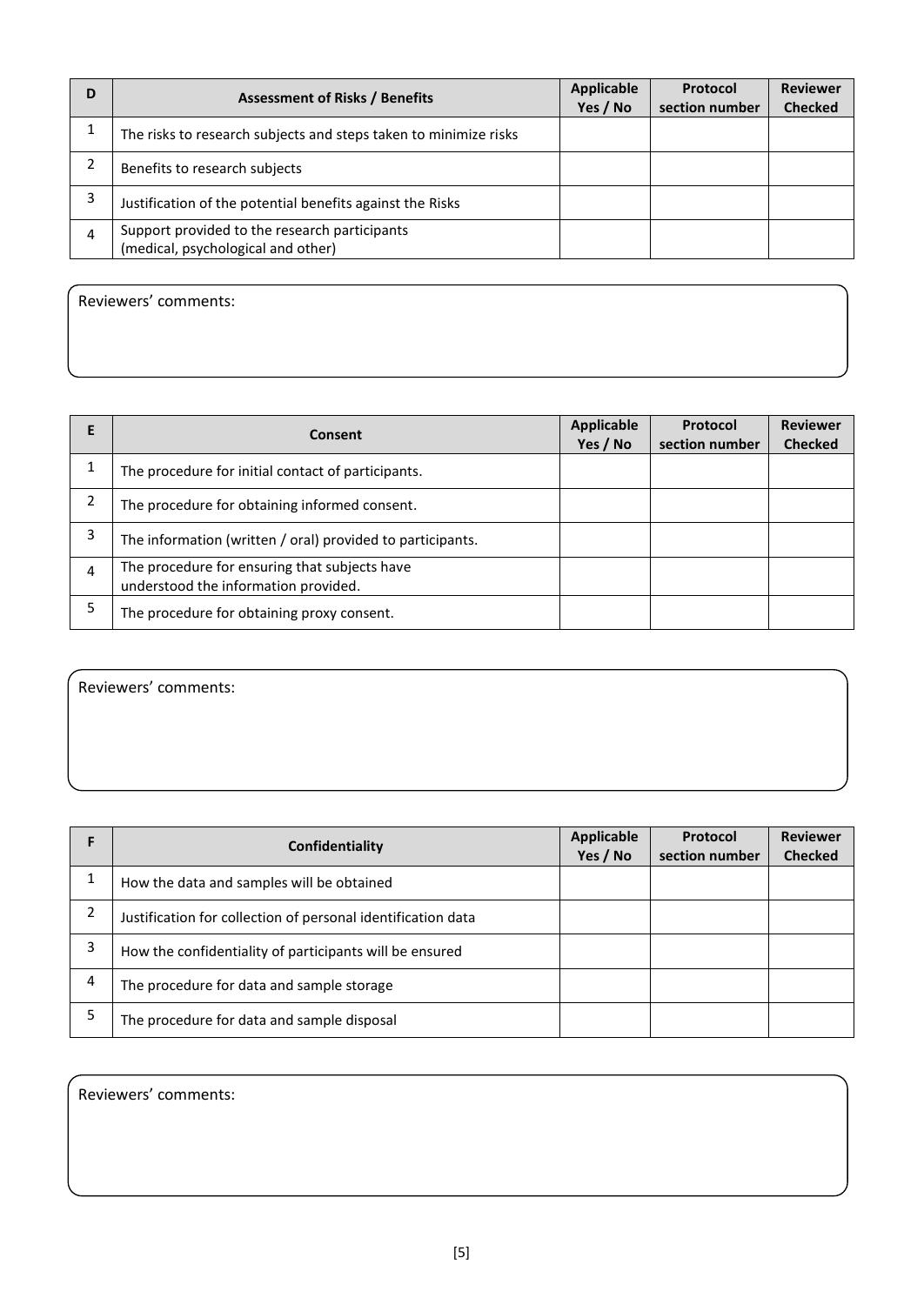| G | <b>Rights of the participants</b>                                   | <b>Applicable</b><br>Yes / No | Protocol<br>section number | <b>Reviewer</b><br><b>Checked</b> |
|---|---------------------------------------------------------------------|-------------------------------|----------------------------|-----------------------------------|
|   | Procedure for subjects to withdraw from the<br>research at any time |                               |                            |                                   |
|   | Procedure for subjects to ask questions and<br>register complaints  |                               |                            |                                   |
|   | The contact person for research subjects                            |                               |                            |                                   |
| 4 | Provisions for participants to be informed of results               |                               |                            |                                   |

Reviewers' comments:

| H | <b>Fair participant selection</b>                           | Applicable<br>Yes / No | Protocol<br>section number | <b>Reviewer</b><br><b>Checked</b> |
|---|-------------------------------------------------------------|------------------------|----------------------------|-----------------------------------|
|   | The justification for the selection of the study population |                        |                            |                                   |
|   | The inclusion and exclusion criteria                        |                        |                            |                                   |

Reviewers' comments:

| Responsibilities of the researcher                                                               | <b>Applicable</b><br>Yes / No | <b>Protocol</b><br>section number | <b>Reviewer</b><br><b>Checked</b> |
|--------------------------------------------------------------------------------------------------|-------------------------------|-----------------------------------|-----------------------------------|
| Declaration of conflicts of interests and how the investigators plan<br>to manage the conflicts. |                               |                                   |                                   |
| The ethical /legal /social and financial issues<br>relevant to the study.                        |                               |                                   |                                   |

| Vulnerable populations                                    | Applicable<br>Yes / No | Protocol<br>section number | <b>Reviewer</b><br><b>Checked</b> |
|-----------------------------------------------------------|------------------------|----------------------------|-----------------------------------|
| Justification for conducting the study in this population |                        |                            |                                   |

| Reviewers' comments: |  |  |
|----------------------|--|--|
|                      |  |  |
|                      |  |  |
|                      |  |  |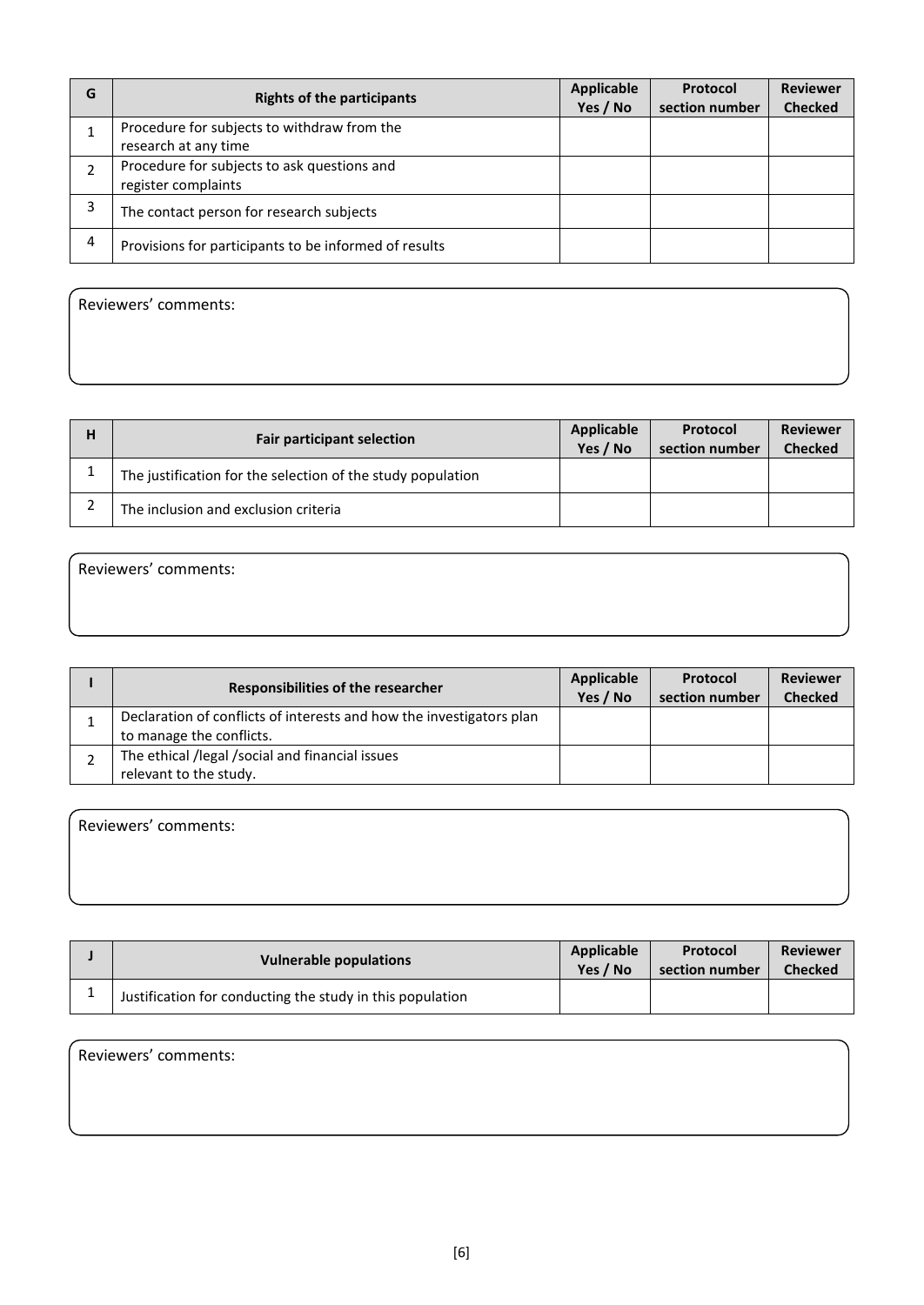| K | <b>Clinical trials</b>                                                                                     | <b>Applicable</b><br>Yes / No | Protocol<br>section number | <b>Reviewer</b><br><b>Checked</b> |
|---|------------------------------------------------------------------------------------------------------------|-------------------------------|----------------------------|-----------------------------------|
| 1 | Justification for withdrawing any therapy from participants to<br>prepare them for the trial               |                               |                            |                                   |
| 2 | Justification for withholding standard therapy from<br>Trial participants (e.g. control group)             |                               |                            |                                   |
| 3 | Justification for providing care which is not the<br>standard of care                                      |                               |                            |                                   |
| 4 | Procedure for dealing with adverse events                                                                  |                               |                            |                                   |
| 5 | Procedure for reporting adverse events                                                                     |                               |                            |                                   |
| 6 | Provisions for safety monitoring                                                                           |                               |                            |                                   |
| 7 | Provisions for making the trial drug available to<br>participants after the trial if found to be effective |                               |                            |                                   |

Reviewers' comments:

## *IFS - Information Sheet / ICF - Informed Consent Form Check list*

|                | List the sections in IFS / ICF where you have dealt with the<br>following: | * Section<br>IFS / ICF | <b>Reviewer</b><br><b>Checked</b> |
|----------------|----------------------------------------------------------------------------|------------------------|-----------------------------------|
| 1              | Purpose of the study                                                       |                        |                                   |
| $\overline{2}$ | Voluntary participation                                                    |                        |                                   |
| 3              | Duration, procedures of the study and participant's responsibilities       |                        |                                   |
| 4              | <b>Potential benefits</b>                                                  |                        |                                   |
| 5              | Risks, hazards and discomforts                                             |                        |                                   |
| 6              | Confidentiality                                                            |                        |                                   |
| 7              | Termination of study participation                                         |                        |                                   |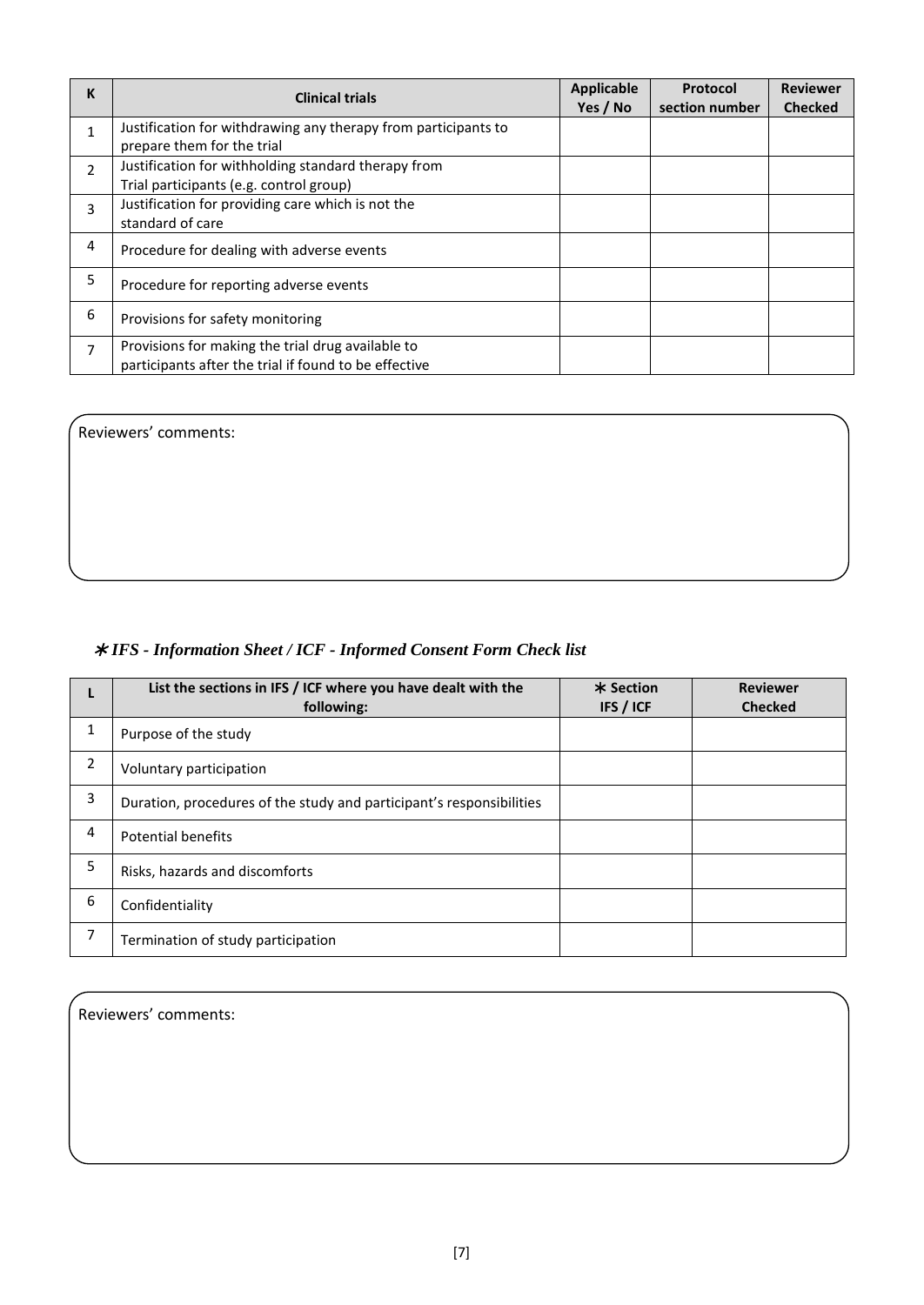### *Official use only:*

Are the investigator's qualifications and experience appropriate to conduct the study?

| Yes<br>No                                        |
|--------------------------------------------------|
| Recommendation:                                  |
| <b>Conditional Approval</b><br>Reject<br>Approve |
| Please state the conditions                      |

| Reviewers' comments: |  |  |  |  |  |  |
|----------------------|--|--|--|--|--|--|
|                      |  |  |  |  |  |  |
|                      |  |  |  |  |  |  |
|                      |  |  |  |  |  |  |
|                      |  |  |  |  |  |  |
|                      |  |  |  |  |  |  |

| Reviewer: |           |      |
|-----------|-----------|------|
|           | Signature | Date |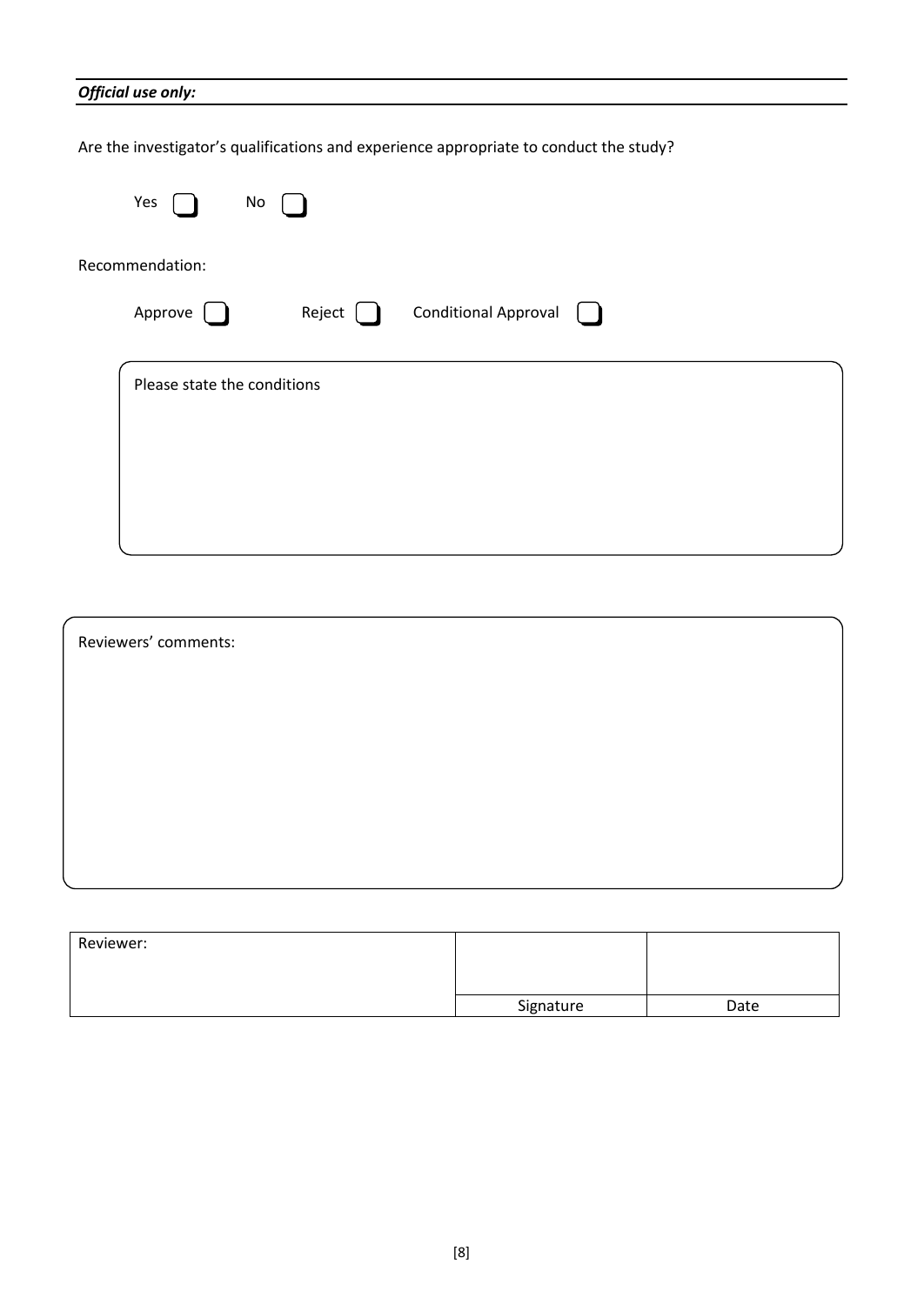

| For official use |  |  |  |  |  |
|------------------|--|--|--|--|--|
| App.             |  |  |  |  |  |
| Num.             |  |  |  |  |  |

| <b>Document checklist</b>                                                                                                   |                                         |                                                                                                                                                                                                          |  |  |  |
|-----------------------------------------------------------------------------------------------------------------------------|-----------------------------------------|----------------------------------------------------------------------------------------------------------------------------------------------------------------------------------------------------------|--|--|--|
| I declare that I have attached the following documents                                                                      |                                         |                                                                                                                                                                                                          |  |  |  |
|                                                                                                                             |                                         |                                                                                                                                                                                                          |  |  |  |
| <b>Application Form:</b>                                                                                                    | [2 copies]                              |                                                                                                                                                                                                          |  |  |  |
| The detailed project proposal including a section on ethical considerations                                                 | [2 copies]                              |                                                                                                                                                                                                          |  |  |  |
|                                                                                                                             |                                         |                                                                                                                                                                                                          |  |  |  |
|                                                                                                                             |                                         |                                                                                                                                                                                                          |  |  |  |
| Consent forms: Should be provided in all three languages<br>(Sinhala, Tamil and English depending on the study population). | [2 copies each]                         |                                                                                                                                                                                                          |  |  |  |
| (Sinhala, Tamil, and English depending on the study population)                                                             | [2 copies]                              |                                                                                                                                                                                                          |  |  |  |
| Soft copies of all documents e-mailed to: saitm.erc@hotmail.com                                                             |                                         |                                                                                                                                                                                                          |  |  |  |
|                                                                                                                             | (Please tick the check box and confirm) | Information sheet for research participants in English and Sinhala or Tamil languages<br>[2 copies each]<br>Data collection Booklets / Forms / Questionnaires: Should be provided in all three languages |  |  |  |

*I understand that the application for ethics clearance will not be accepted unless all documents are submitted. I declare that I am not seeking approval for a study that has already commenced or has already been completed. I understand that at least two months are required for ethics review and granting ethics clearance.*

| Principal Investigator: |           |      |
|-------------------------|-----------|------|
|                         | Signature | Date |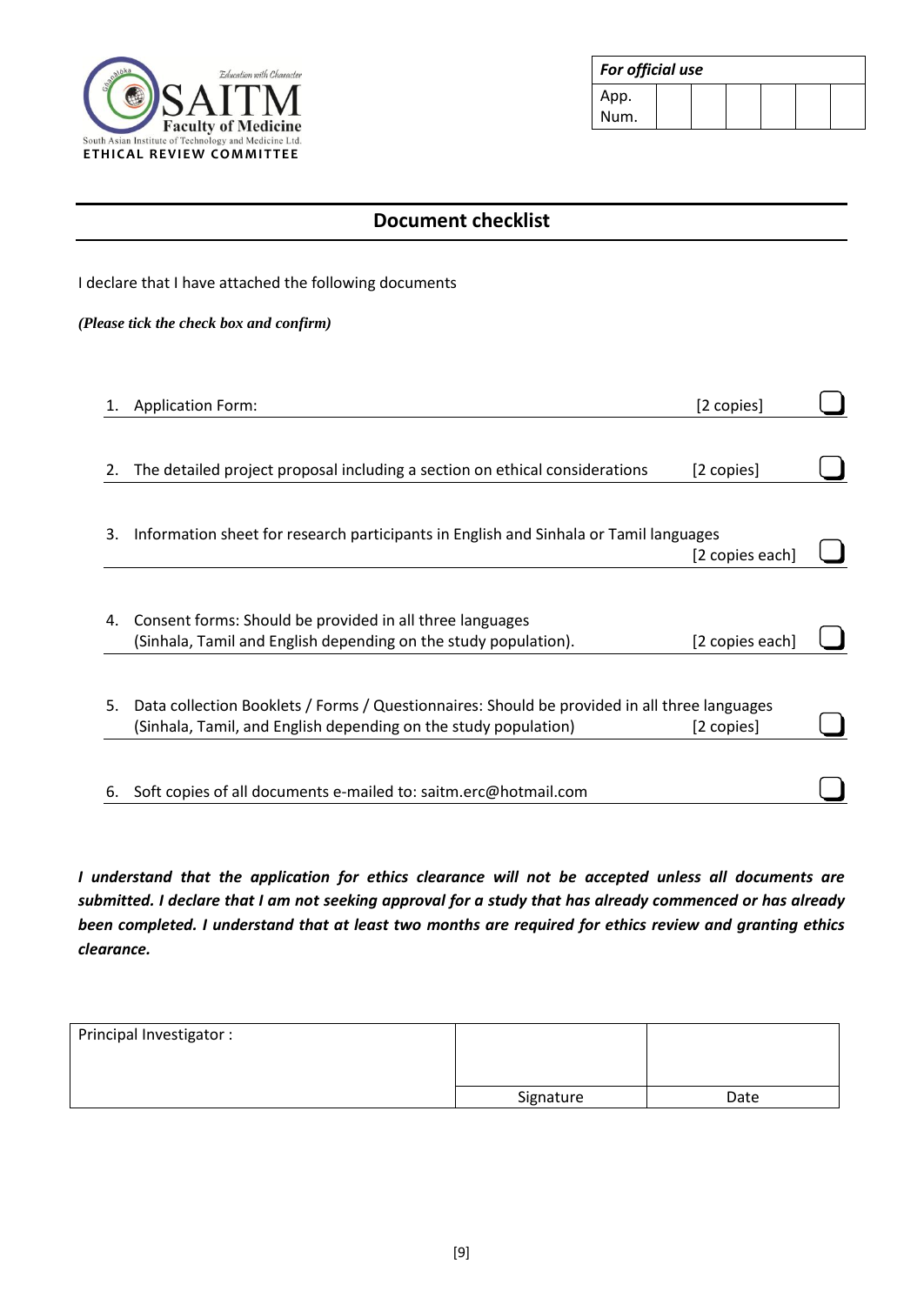

| For official use |  |  |  |  |  |
|------------------|--|--|--|--|--|
| App.             |  |  |  |  |  |
| Num.             |  |  |  |  |  |

## **Document Receipt Checklist**

### *THIS WILL BE FILLED AND HANDED OVER TO THE APPLICANT BY THE ERC MEMBER ACCEPTING THE APPLICATION*

The ERC confirms that the following documents were handed in by the applicant:

|    | <b>Application Form:</b>                                                                     | [2 copies]      |  |
|----|----------------------------------------------------------------------------------------------|-----------------|--|
|    |                                                                                              |                 |  |
| 2. | The detailed project proposal including a section on ethical considerations                  | [2 copies]      |  |
|    |                                                                                              |                 |  |
| 3. | Information sheet for research participants in English and Sinhala or Tamil languages        |                 |  |
|    |                                                                                              | [2 copies each] |  |
|    |                                                                                              |                 |  |
| 4. | Consent forms: Should be provided in all three languages                                     |                 |  |
|    | (Sinhala, Tamil and English depending on the study population).                              | [2 copies each] |  |
|    |                                                                                              |                 |  |
| 5. | Data collection Booklets / Forms / Questionnaires: Should be provided in all three languages |                 |  |
|    | (Sinhala, Tamil, and English depending on the study population)                              | [2 copies]      |  |
|    |                                                                                              |                 |  |
| 6. | Soft copies of all documents received via e-mail                                             |                 |  |
|    |                                                                                              |                 |  |

*The application number appearing on top of this page has been assigned to this application. Please quote the number in all correspondence with the committee.*

| Authorized person for ERC: |           |      |
|----------------------------|-----------|------|
|                            | Signature | Date |